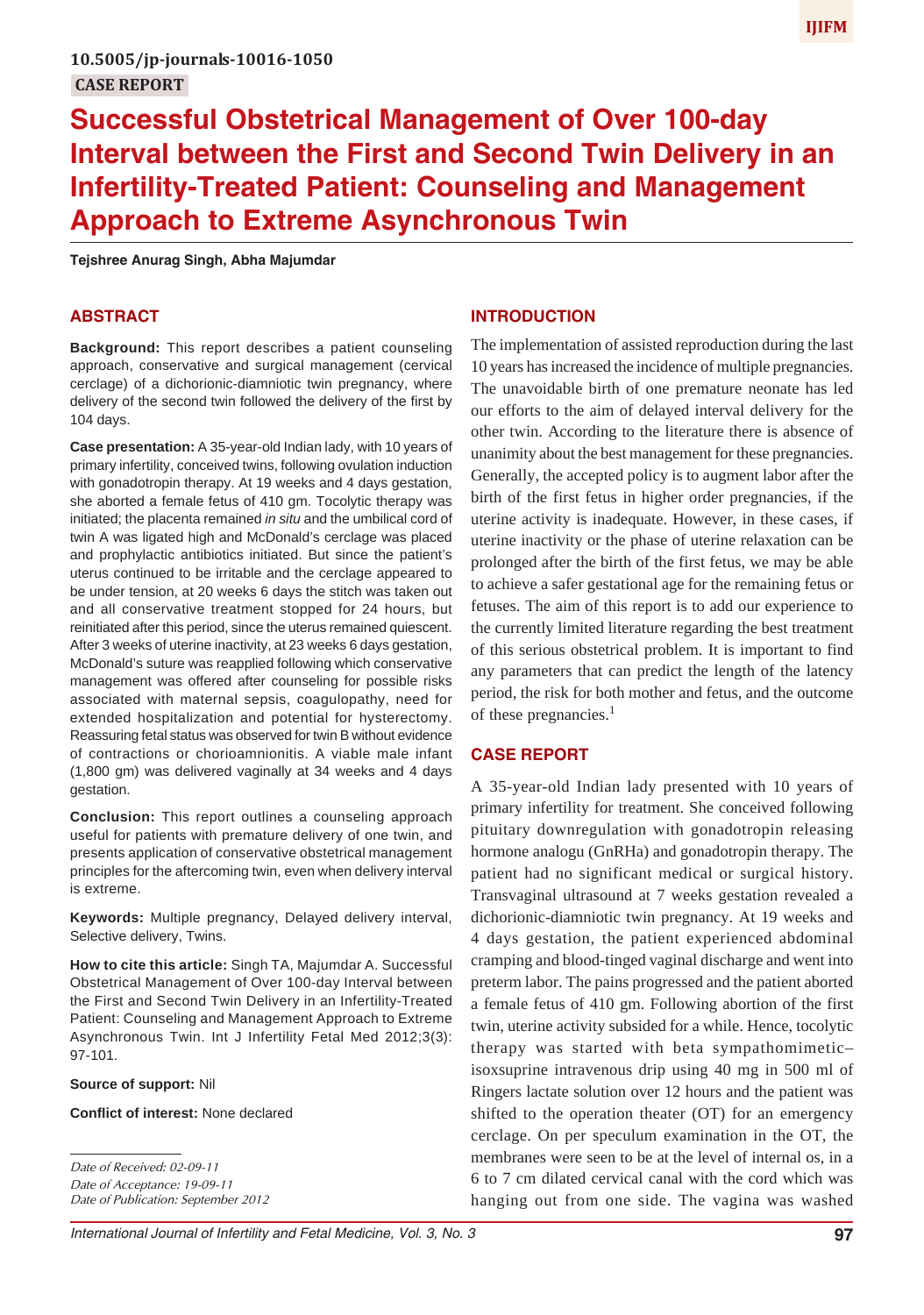thoroughly with saline. The placenta remained *in situ* and the umbilical cord of twin A was divided high and ligated near the cervix with 3-0 chromic gut suture. Monitoring of twin B confirmed stable heart tones and appropriate fetal movement. The membranes were gently pushed in with a wet saline swab and McDonald's cervical suture was applied with sutupack No. 1. Conservative treatment was continued with tocolytics i.e. intravenous isoxsuprine drip, indomethacin 25 mg three times daily and depot hydroxyprogesterone caproate injections 500 mg intramuscularly on weekly basis. Prophylactic third generation cephalosporins (cefotaxime 1 gm intravenous IV every 12 hr) were started. But since the patient's uterus continued to be irritable and the cerclage appeared to be under into tension, at 20 weeks 6 days (8 days later) the stitch was taken out. No attempts were made to induce or augment labor. The uterine activity ceased spontaneously. After 24 hours, prophylactic oral tocolytics were restarted. Follow-up was done by high vaginal swab culture, coagulation profile, white blood counts and C-reactive protein (CRP) estimation at weekly intervals. High vaginal swab culture on two occasions showed growth of *Candida* and *Gardnerella vaginalis* which were treated with clotrimazole and tinidazole vaginal pessaries, respectively. Ultrasound evaluation of fetal growth and amniotic volume index was done serially. After 3 weeks, i.e. at 23 weeks 6 days, sterile speculum examination found a closed cervix with the umbilical cord completely retracted *in utero* and the maternal vital signs stable hence McDonald's suture was reapplied. The patient was discharged 1 week later with advice to continue treatment with oral isoxsuprine and weekly injections of depot hydroxy progesterone caproate. Indomethacin was stopped as cervix had already reformed and also keeping in mind the effect it may have on premature closure of ductus arteriosus of the fetus.

There was no evidence of infection or coagulopathy at weekly clinical evaluations, which included serial ultrasounds until 34 weeks to assess fetal growth and cervical length. At 28 weeks gestation, 12 mg betamethasone was administered intramuscularly with an additional dose 24 hours later, for fetal maturity. At 30 weeks and 3 days gestation, mild uterine irritability was detected which was reduced by isoxsuprine drip for 24 hours followed by oral isoxsuprine. Prophylactic third generation cephalosporins were started during 32nd week for rising counts which came back to normal gradually (14,000 cells/ ml to 20,000 cells/ml to 15,000 cells/ml). Spontaneous labor began at 34 weeks and 4 days gestation. On per vaginal examination the cervix was 4 to 5 cm dilated with a vertex presentation, hence the cervical cerclage was cut off and labor allowed to proceed. An amniotomy was performed

and labor progressed normally. The patient delivered a viable male infant weighting 1,800 gm (1 and 5 minutes Apgar 8 and 10, respectively) over an intact perineum. Approximately 5 minutes later, two placentas were delivered spontaneously weighing 380 and 40 gm, respectively. The histopathological examination of the placenta from the second twin showed fields of recent infarction but no chorioamnionitis whereas, the histopathology of placenta from the first twin showed extensive infarction with maceration of the cord. The postpartum course was uncomplicated and mother and baby were discharged in stable condition 48 hours later. The child has normal neurodevelopmental progress and appropriate for age milestones till date.

#### **DISCUSSION**

Spontaneous delays between births improving neonatal outcome, in cases of multiple gestations have been seen to appear in newspapers and magazines from time to time as rare novelties. The successful outcome of this case prompted us to review literature and analyze the treatment policy, outcome, neonatal and maternal complications of similar cases reported, so as to be able to outline a reasonable management protocol for such cases.

The incidence of twins has increased substantially due to advancements in assisted reproductive technologies. Antenatal complications are common during multiple pregnancies and the number of the embryos influences both their frequency and the gestational age at which they appear. The main problem appears to be preterm labor and preterm rupture of the membranes, with one condition often leading to the other. $<sup>1</sup>$ </sup>

Suppression of premature contractions can be achieved with tocolytics like beta-mimetics, magnesium sulfate, oxytocin-receptors inhibitor or nonsteroid anti-inflammatory drugs mainly indomethacin. Tocolysis may be used prophylactically after the birth of the first twin, or only later during uterus contractions, but never in the presence of a well-established chorioamnionitis.<sup>2</sup> After premature rupture of the membranes, the suspicion of infection could be raised on the basis of a rise of the temperature, white blood cell count and CRP, which is considered as a good prognostic index for incipient chorioamnionitis.<sup>1</sup> In cases of high CRP, tocolysis may not be able to achieve pregnancy prolongation. Both fever and hemorrhage jeopardize our decision about the use of tocolysis. $<sup>1</sup>$ </sup>

Antibiotics like penicillin or cephalosporin must be started immediately after the birth of the first child. There is no unanimity about their administration. The scheme most frequently used is intravenous administration for the first 3 days and then oral for 7 or more days.<sup>1</sup> In our case it is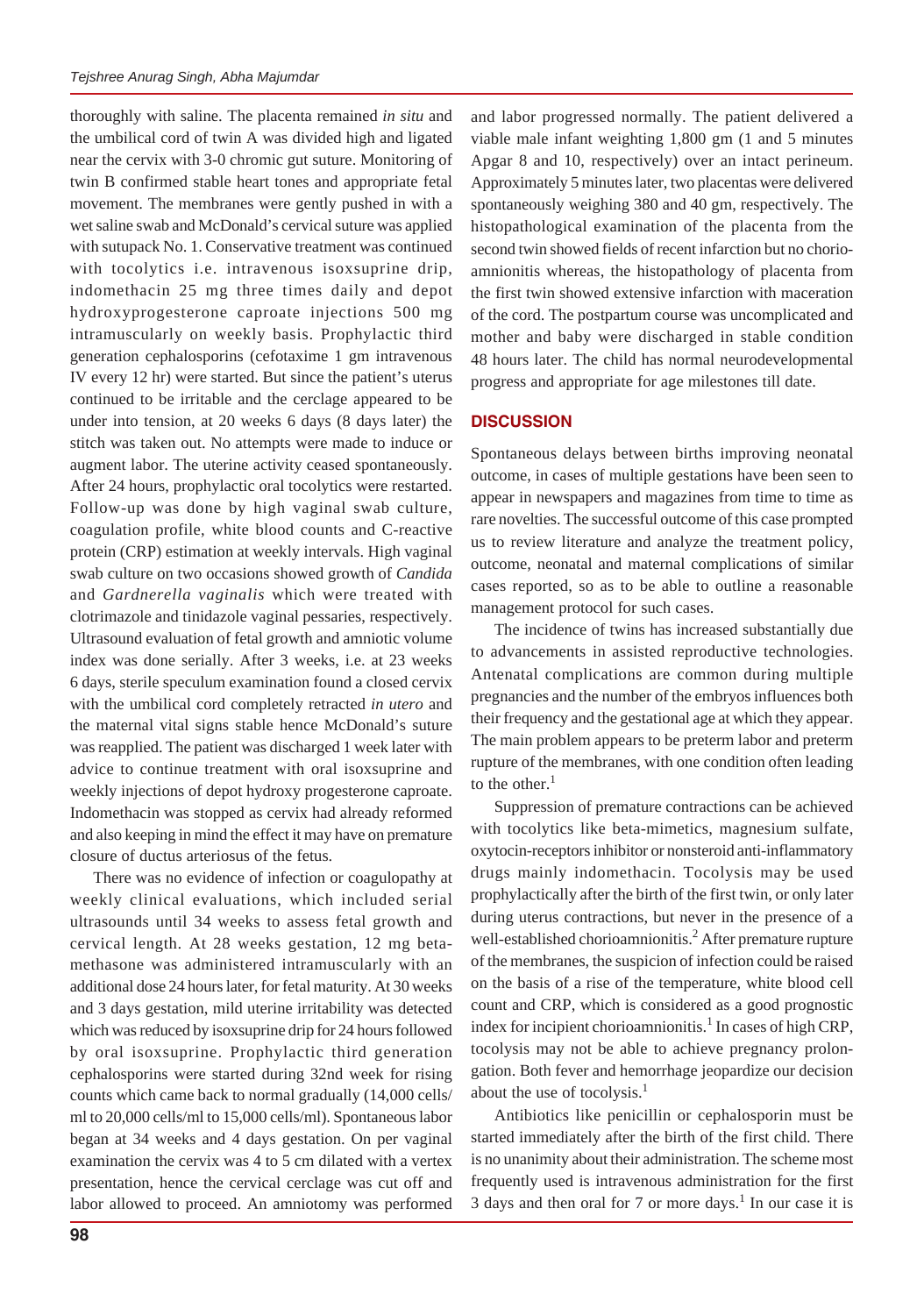remarkable that the remaining placenta and umbilical cord of the expelled twin did not seem to initiate an intrauterine infection because of judicious use of antibiotics.

If cervical cerclage is decided, it is advisable to be undertaken in aseptic conditions, as early as possible, after the birth of the first fetus and of course when there is no evidence of infection. To avoid ascending infection, the cord of the first-born twin should be ligated under aseptic conditions, with an absorbable suture, as close to the cervix as possible. Cervical cerclage has been used with a reasonable success rate, even in widely dilated cervices. It is recommended that women should stay in bed, for the rest of their pregnancy, although there are reports where patients were permitted to leave hospital under medical supervision, $3$  as it was in our case also. Corticosteroids for fetal maturity can be administered, in the absence of chorioamnionitis, beneficially at 28 weeks gestation.<sup>1,4</sup>

Important risks associated with asynchronous twins include ascending infection and subsequent chorioamnionitis after delivery of the first twin, postpartum hemorrhage, retained placenta, abruption placenta and disseminated intravascular coagulation.5,6 For our patient, the development of intrauterine infection and possible septic abortion of twin B was carefully discussed,  $6.7$  as was the potential for severe coagulopathy in the setting of undelivered placental tissue.<sup>5</sup> Monitoring should be carried out and limited to a weekly full blood count, platelet count, fibrinogen and fibrin degradation products (FDPs). Even a large placental mass can be retained in the uterus and produce no demonstrable clinical symptoms.<sup>1</sup> Vaginal examinations should be avoided as far as possible. However, the length and dilatation of the cervix should be followed by ultrasound examination whenever indicated or by pervaginal examination under aseptic condition.<sup>1</sup>

Attempts for delayed interval delivery should definitely be made when the first neonate is born before the 24th week of gestation, aiming prolongation of second twin's delivery as long as feasible.<sup>8</sup> Modern management procedures including tocolytics, corticosteroids and antibiotics with or without cervical cerclage would appear to be important in the overall success of treatment in a retained twin. Although both tocolytics and cerclage appear to prolong the mean delivery interval, no statistically significant difference was found with the addition of cerclage. $3$  The use of antibiotics is widely practiced, either after isolation of a specific pathogen in cervicovaginal secretions or prophylactically. Since, cases with positive outcomes (including the current report) are more likely to appear in the medical literature than those describing an unsatisfactory result, a publishing bias may favor the former.<sup>5</sup> Even though delayed interval pregnancy appears to be safe for the mother and salvative

for the fetus; nevertheless both parents and doctors must realize that success can be neither predicted, nor easily achieved.<sup>1</sup>

The longest reported intertwin delivery interval with cerclage is 153 days<sup>9</sup> and without cerclage is 117 days.<sup>10</sup> Our experience of twin pregnancy with a 104 days delivery interval confirms this potential for a satisfactory obstetrical course and appears to be one of the longest durations reported in the Indian scenario. Our management validates the principle that when the first twin is delivered very premature, extending the gestational age for an undelivered cotwin is advantageous for the second twin without significant morbidity in the mother in selected cases. Thus, in selected multiple gestations, attempts to prolong the pregnancy following spontaneous abortion or extremely premature birth of one fetus is efficacious and justified.<sup>8</sup>

#### **REVIEW OF LITERATURE**

In reviewing the literature the aim was to summarize the overall experience of the management and outcome of the retained fetus, in cases of twin pregnancies, after delivery of the first. In most cases the outcome of the second twin was favorable, in contrast to the bad outcome of the first twin. Survival of the first born was clearly linked to its gestational age and birth weight. The survival of the second born was dependent upon a number of factors, most importantly the delivery interval between the first and second twin and the presence of obstetric problems appearing during the latency period; the longer the interval, the greater was the chance for surviving. Likewise, the absence of significant obstetric problems in the latency period also improved survival. In cases where the membranes of the second twin remained intact with no evidence of ongoing labor or other obstetric risk factors, a conservative approach could be adopted.<sup>11</sup>

#### **First Reports**

The first report to appear in literature where successful delay in delivery of the second fetus by 35 days occurred in a woman with single uterus, was by Abrams (1957). This delay was seen on expectant management only.<sup>12</sup>

Eiecher in 1970 was the first to try purposeful prolongation of gestation by 72 days after the first birth, with treatment, for which he used progesterone, diazepam and 'spasmolytics'. In this case the birth of the first twin occurred at 25 weeks and the birth weight difference was 1,680 gm between the two neonates. He was also the first to lay the primary rule in selecting cases of multiple gestations where prolongation could be tried (absence of bleeding and infection). Maternal complications, which occurred in his study, were manual removal of placenta and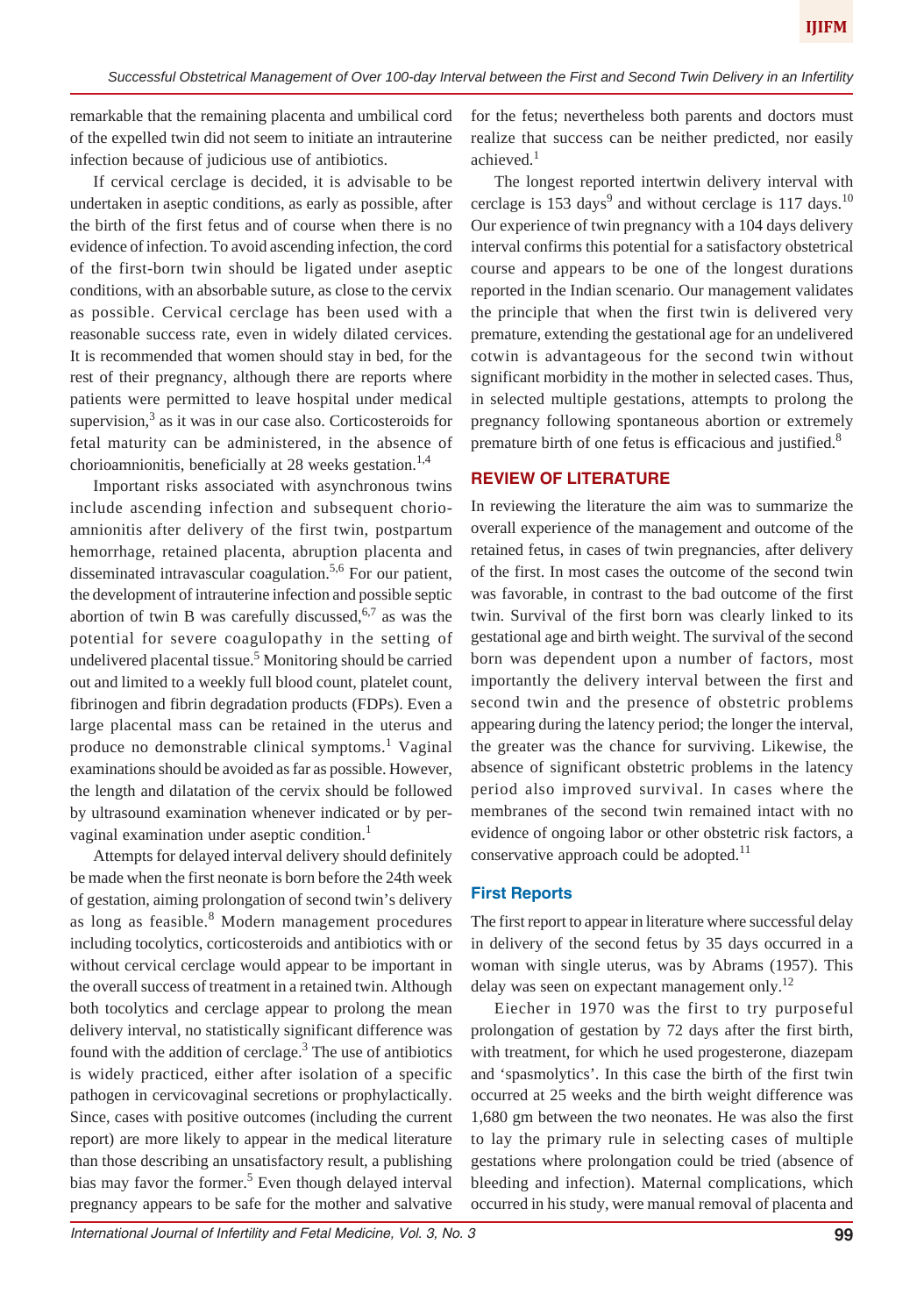abruption of placenta with disseminated intravascular coagulation (DIC). $^{12}$ 

Tocolysis alone were used first by Woolfson et al in 1983 in a case of twin gestation. In his case he could prolong the delivery of second twin by 54 days after the birth of the first twin.<sup>12</sup>

Thomson applied the first cerclage in 1978 in a twin pregnancy at 27 weeks. Delay of 24 days was achieved.<sup>12</sup>

# **Recent Reports**

We categorized all reported cases with favorable outcome into two broad groups according to the management policy taken up at that time for the case.

- Group A: Constituted of cases where tocolytics, antibiotics and progesterone therapy were used
- Group B: Patients were treated with tocolytics, antibiotics, progesterone therapy as well as cervical cerclage (Table 1).

Maternal complications like chorioamnionitis, postpartum hemorrhage, retained placenta and abruption were reported in very few cases and were managed appropriately.<sup>16</sup>

From the literature reviewed so far, it appears that prolongation of gestation in twin pregnancy more than 100 days is rare and reported in a handful of cases. The present case of 104 days prolongation of gestation in twin pregnancy after delivery of the first fetus appears to be one of the first and longest durations reported from India.

# **INFERENCES DRAWN FOR TREATMENT POLICIES**

1. Prophylactic antibiotics are necessary after the first birth because once chorioamnionitis is established; prolongation of pregnancy cannot be attempted.

- 2. The use of tocolytics does not appear to be debatable in recent literature and gives consistent results in majority of cases.
- 3. Cervical cerclage appears to aid prolongation of pregnancy but is still debatable by clinicians. However, it appears to possibly lessen chances of developing intrauterine infection and abruption of placenta. It is best applied 2 to 3 days later when uterine activity has completely ceased and cervix has partly closed and is more manageable, as was in our case. In triplet pregnancy, cerclage appears to be more liberally indicated as the uterus continues to be overweight with remaining twin gestation and cervix is undoubtedly incompetent.

# **CONCLUSION**

In an era where obstetricians are faced with an increasing incidence of multiple gestations due to advanced fertility management procedures, any procedure which will enable them to combat the inevitable increase in premature birth shall be a major step toward patient management. Even though this paper spans several decades of obstetrics practice and covers only few selection of reported cases, enough information is obtained to give this treatment modality, of delay in birth of the subsequent infant, a serious consideration in carefully assessed cases. Since, serious infection and coagulopathy has not been reported as a result of this management hence delay in delivering second sibling may improve neonatal survival. It is not known how many times attempt at delay has been met with failure therefore the incidence of success of the procedure is not known but already a clearer picture of efficacy of this approach can be seen, and tried, specially where neonatal units have yet to show good survival rates in cases of extreme prematurity.

| <b>Table 1:</b> Recently reported cases with favorable outcomes                                        |                                                                        |                                                                                      |
|--------------------------------------------------------------------------------------------------------|------------------------------------------------------------------------|--------------------------------------------------------------------------------------|
| Group A                                                                                                |                                                                        |                                                                                      |
| Van der Straeten et al 2001 <sup>12</sup><br>Zhang J 2003 <sup>13</sup>                                | Tocolytics, antibiotics and<br>progesterone therapy<br>Same as above   | 14-117 days<br>9 days                                                                |
| Labib M Ghulmiyyah et al 2004 <sup>5</sup><br>Zhang J 2004 <sup>14</sup>                               | Same as above<br>Same as above                                         | 110 days                                                                             |
| Oyelese Y 2005 <sup>15</sup><br>Arabin B van Eyck J 2009 <sup>16</sup>                                 | Same as above<br>Same as above                                         | 6 days (ranging from 2-107 days)<br>1-4 weeks<br>Mean delay was 19 days (1-107 days) |
| Group B                                                                                                |                                                                        |                                                                                      |
| Farkouh LJ 2000 <sup>11</sup>                                                                          | Tocolytics, antibiotics, progesterone<br>therapy and cervical cerclage | 36 days (range of 3-123 days)                                                        |
| Hamersley SL et al 2002 <sup>9</sup><br>Zhang J 2003 <sup>13</sup><br>Livingston JC 2004 <sup>17</sup> | Same as above<br>Same as above<br>Same as above                        | 93 days (range of 23-153 days)<br>26 days<br>2 days (range: 1-70 days)               |
| Tzafettas JM 20048<br>Cristinelli 2005 <sup>18</sup><br>Klearhou N 2007 <sup>1</sup>                   | Same as above<br>Same as above<br>Same as above                        | 2 and 135 days<br>2-93 days (median: 7 days)<br>48 days                              |